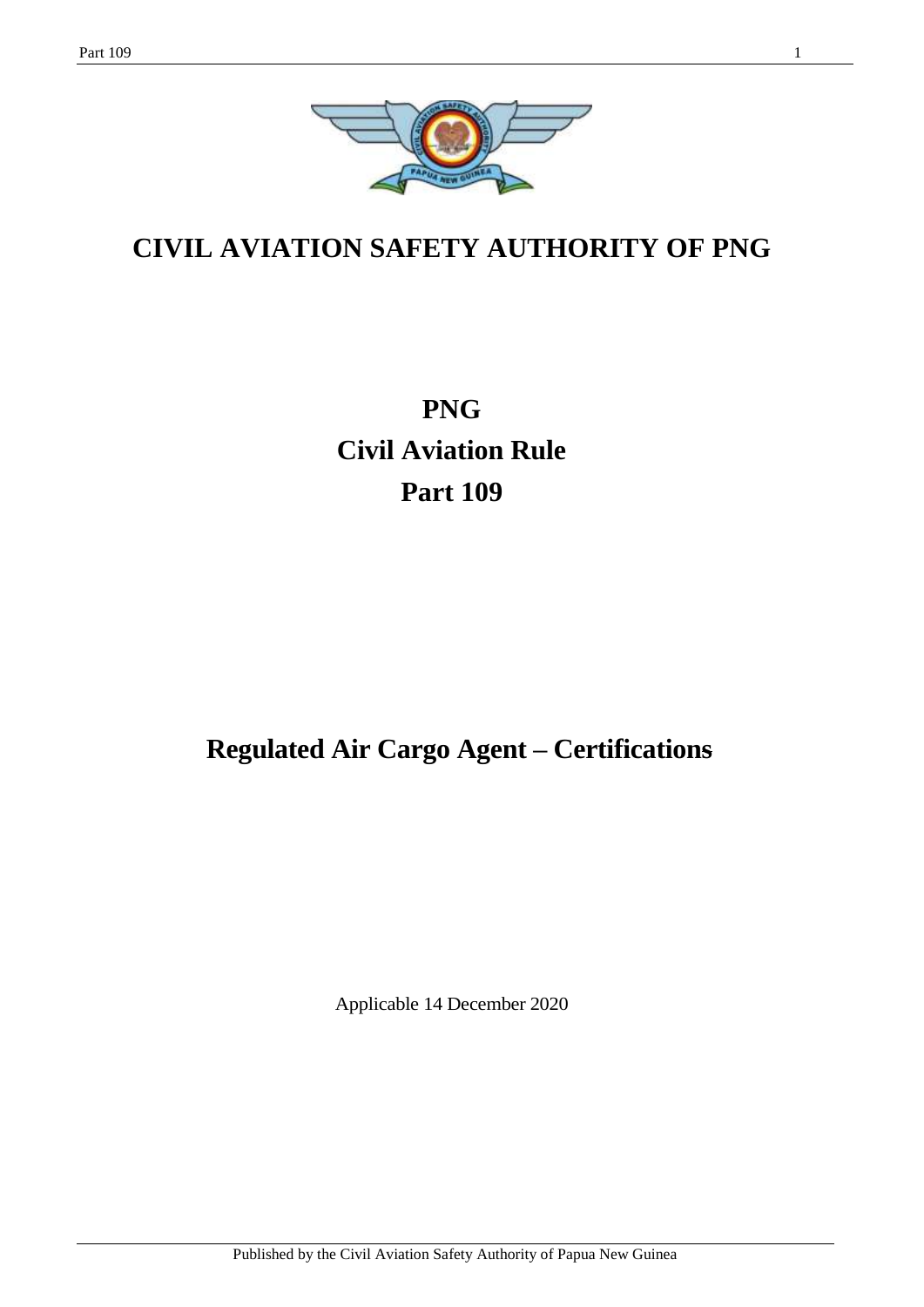# **DESCRIPTION**

Part 109 prescribes the certification requirement for organisations providing the services of a regulated air cargo agent relating to cargo or mail being carried by air on aircraft carrying passengers and the operating requirements for the continuation of this certification. Part 109 has been established to fulfil Papua New Guinea obligations under ICAO Annex 17.

Part 109 adopts the standard layout for the rule parts relating to the certification of organisations. The layout prescribes for the certification (entry standards), operation (continued operations), and security audit (surveillance) of persons providing securityservices.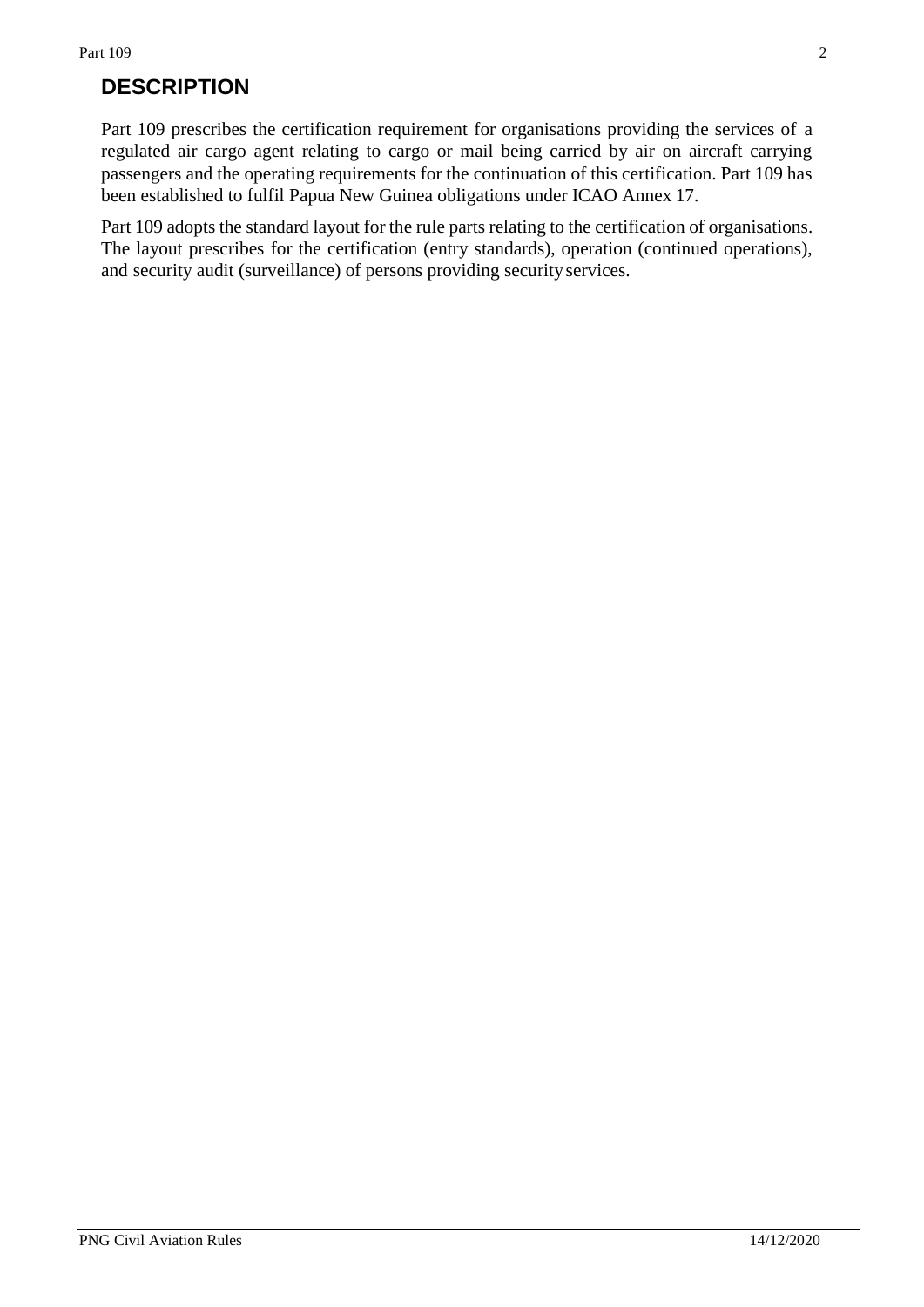# **BULLETIN**

This Part first came into force on 1 January 2004 and now incorporates the following amendments:

| <b>Amendment</b>              | <b>Effective Date</b>                                                   |  |  |
|-------------------------------|-------------------------------------------------------------------------|--|--|
| Amendment 1                   | 1 May 2016                                                              |  |  |
| Amendment 2                   | 14 December 2020                                                        |  |  |
| <b>Summary of amendments:</b> | The changes are made at the following rules:                            |  |  |
| <b>Amendment 2:</b>           | Rule 109.1 amended for clarity.                                         |  |  |
| (Docket 20/08/CAR109/27)      | Rule 109.3 amended for cargo and mail requirements.                     |  |  |
|                               | Rule $109.5(a)$ , (b) new requirements.                                 |  |  |
|                               | Rule 109.11 amended for cargo and mail requirements.                    |  |  |
|                               | Rule 109.11 amended for personnel requirements.                         |  |  |
|                               | Rule 109.53 amended for access control requirements.                    |  |  |
|                               | Rule 109.53 amended argo and mail security control                      |  |  |
|                               | procedures: Title changes that affects other section of the             |  |  |
|                               | rule and inclusion of protection of cargo.                              |  |  |
|                               | Rule 109.57 amended title change and other amendments                   |  |  |
|                               | Rule 109.59 amended title.                                              |  |  |
|                               | Rule 109.61 amended for personnel requirements.                         |  |  |
|                               | Rule 109.61 Procedures for High Risk Cargo or mail.                     |  |  |
|                               | Rule 109.63 amended procedures for high risk cargo.                     |  |  |
|                               | Rule<br>109.73<br>organisation<br>amended<br>exposition<br>requirements |  |  |
|                               | Appendix A A.1 amended to include transfer cargo or<br>mail.            |  |  |
|                               | Appendix $B B.1(a)$ amended to emphasizes requirement.                  |  |  |
|                               |                                                                         |  |  |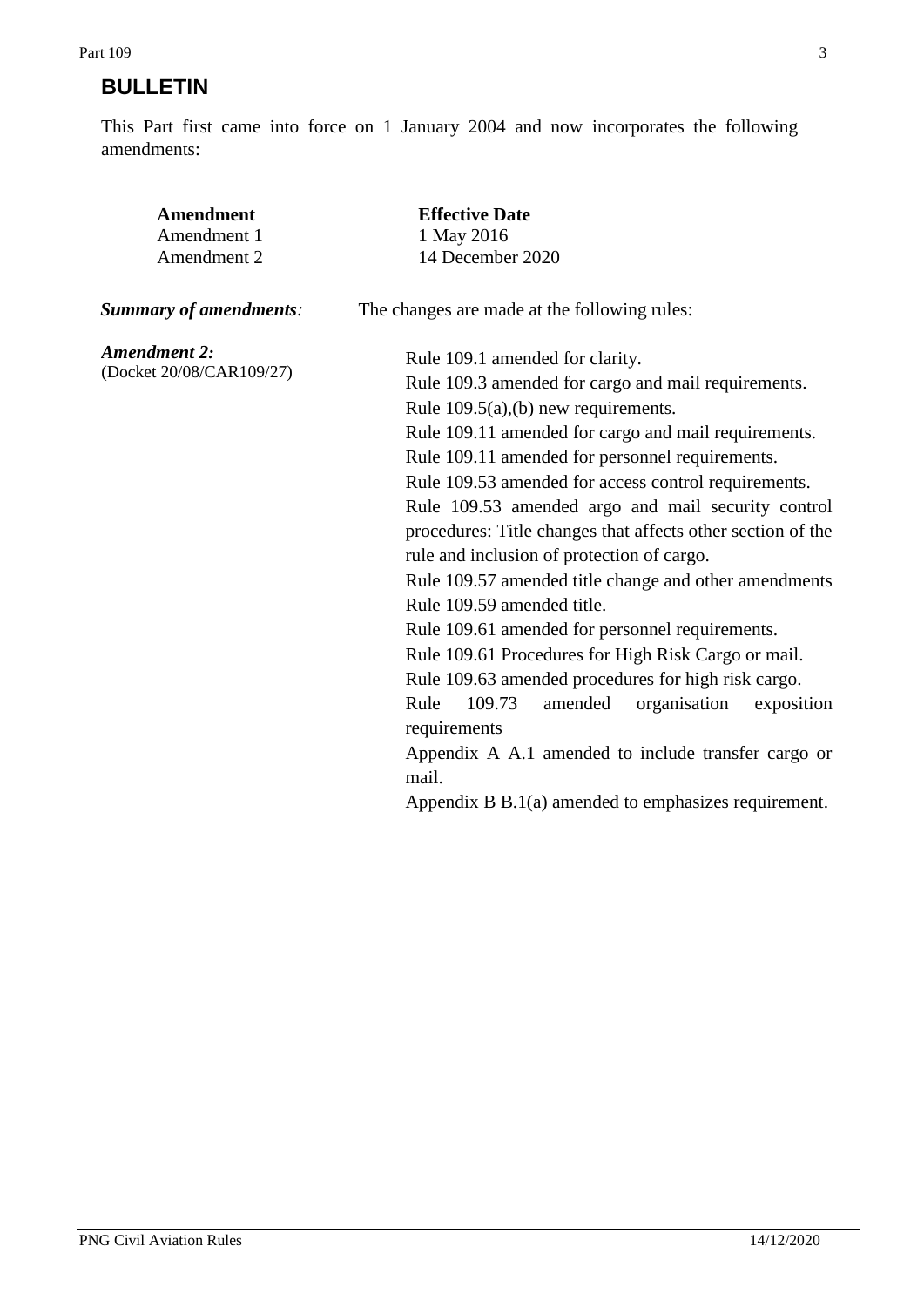# **Schedule of Rules**

| 109.1  |                                                                               |  |
|--------|-------------------------------------------------------------------------------|--|
| 109.3  |                                                                               |  |
| 109.5  |                                                                               |  |
| 109.7  |                                                                               |  |
| 109.9  |                                                                               |  |
| 109.11 |                                                                               |  |
| 109.13 |                                                                               |  |
| 109.15 |                                                                               |  |
|        |                                                                               |  |
| 109.51 |                                                                               |  |
| 109.53 |                                                                               |  |
| 109.55 | Cargo and mail including transfer cargo or mail security control procedures 8 |  |
|        |                                                                               |  |
|        |                                                                               |  |
| 109.61 |                                                                               |  |
| 109.62 |                                                                               |  |
| 109.63 |                                                                               |  |
| 109.65 |                                                                               |  |
| 109.67 |                                                                               |  |
| 109.69 |                                                                               |  |
| 109.71 |                                                                               |  |
| 109.73 |                                                                               |  |
|        |                                                                               |  |
|        |                                                                               |  |
|        |                                                                               |  |
|        |                                                                               |  |
|        |                                                                               |  |
|        |                                                                               |  |
|        |                                                                               |  |
|        |                                                                               |  |
|        |                                                                               |  |
| A.1    |                                                                               |  |
|        |                                                                               |  |
| B.1    |                                                                               |  |
| B.2    |                                                                               |  |
|        |                                                                               |  |
| C.1    |                                                                               |  |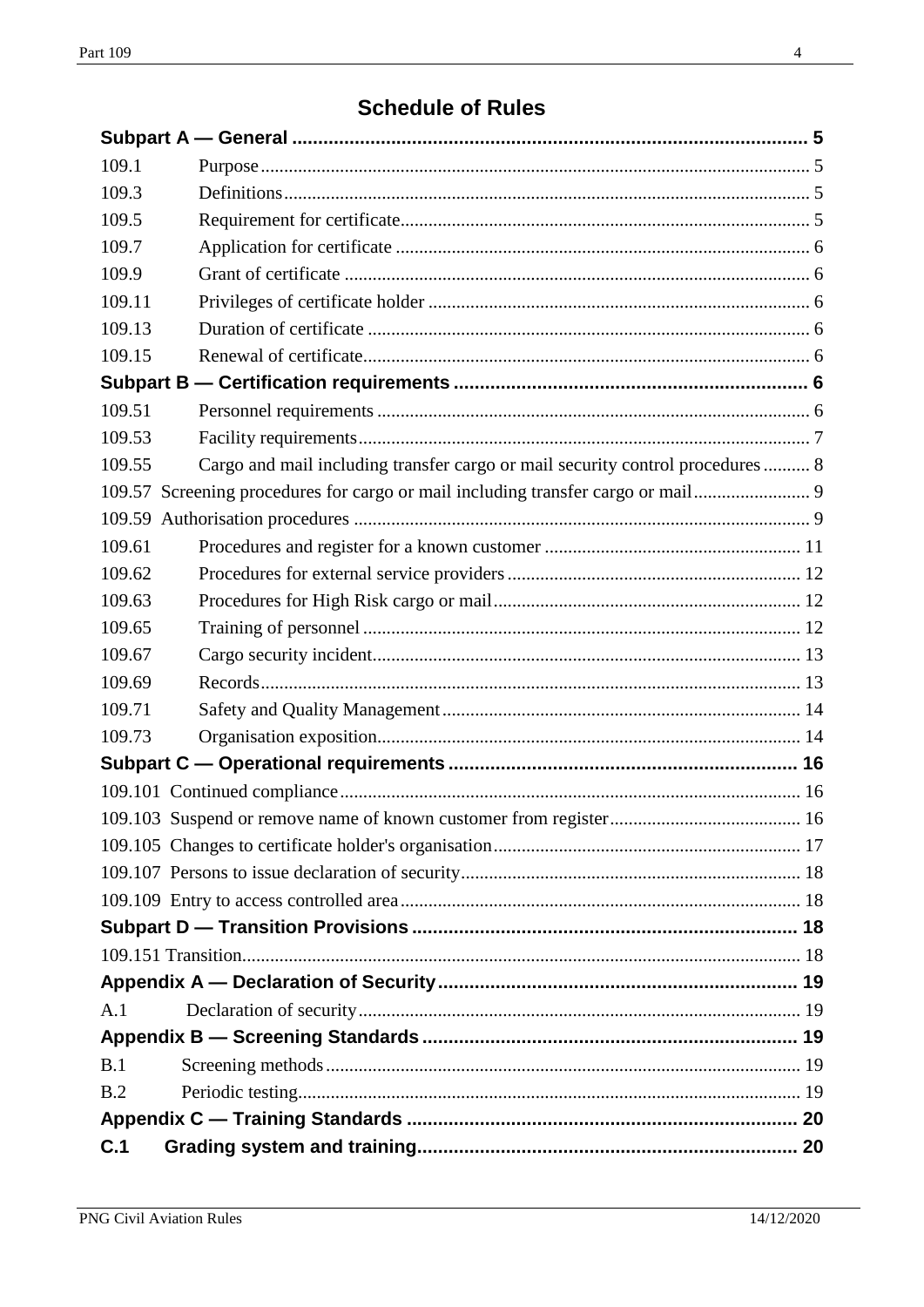## <span id="page-4-0"></span>**Subpart A — General**

#### <span id="page-4-1"></span>**109.1 Purpose**

- (a) This Part prescribes rules governing the certification and operation of an organisation providing the services of a regulated air cargo agent for cargo or mail that is required to be accompanied by a declaration of security for carriage by air on an aircraft carrying passengers.
- (b) In this Part, any requirement relating to cargo or mail for carriage by air relates only to cargo or mail that is intended for carriage by air on an aircraft conducting an international commercial air transport operations.
- (c) In this Part, any requirement relating to cargo or mail for carriage by air relates to all cargo or all mail that is intended for carriage by air only on an all-cargo aircraft (certified under Part 121) conducting a domestic commercial air transport operations.

#### <span id="page-4-2"></span>**109.3 Definitions**

In this Part—

**Access controlled,** in relation to a particular area, means an area that is secured in a manner that prevents the entry of any unauthorised person.

**Domestic air operator** means an air operator who conducts commercial air transport operations within Papua New Guinea.

**High-risk cargo or mail** means cargo or mail shall be considered high risk if,

- (a) specific intelligence indicates that the cargo or mail poses a threat to civil aviation; or
- (b) the cargo or mail shows anomalies or signs of tampering which give rise to suspicion.

**International air operator** means an air operator who conducts commercial air transport operations to or from Papua New Guinea.

**Known customer** means a shipper of cargo or mail who has an established association with a regulated air cargo agent or an air operator for the carriage of the shipper's cargo or mail by air and who is registered with the regulated air cargo agent or the air operator:

**Transfer cargo and mail,** are cargo or mail departing on an aircraft other than that on which it arrived.

#### <span id="page-4-3"></span>**109.5 Requirement for certificate**

A person must not act as a regulated air cargo agent to provide a consignment of cargo or mail to an air operator for carriage by air except under the authority of a regulated air cargo agent certificate granted in accordance with this Part, if—

- (a) the cargo or mail is carried on an aircraft conducting an international commercial air transport operation;
- (b) the cargo or mail is carried on an all-cargo aircraft conducting a domestic commercial air transport operation under Part 121.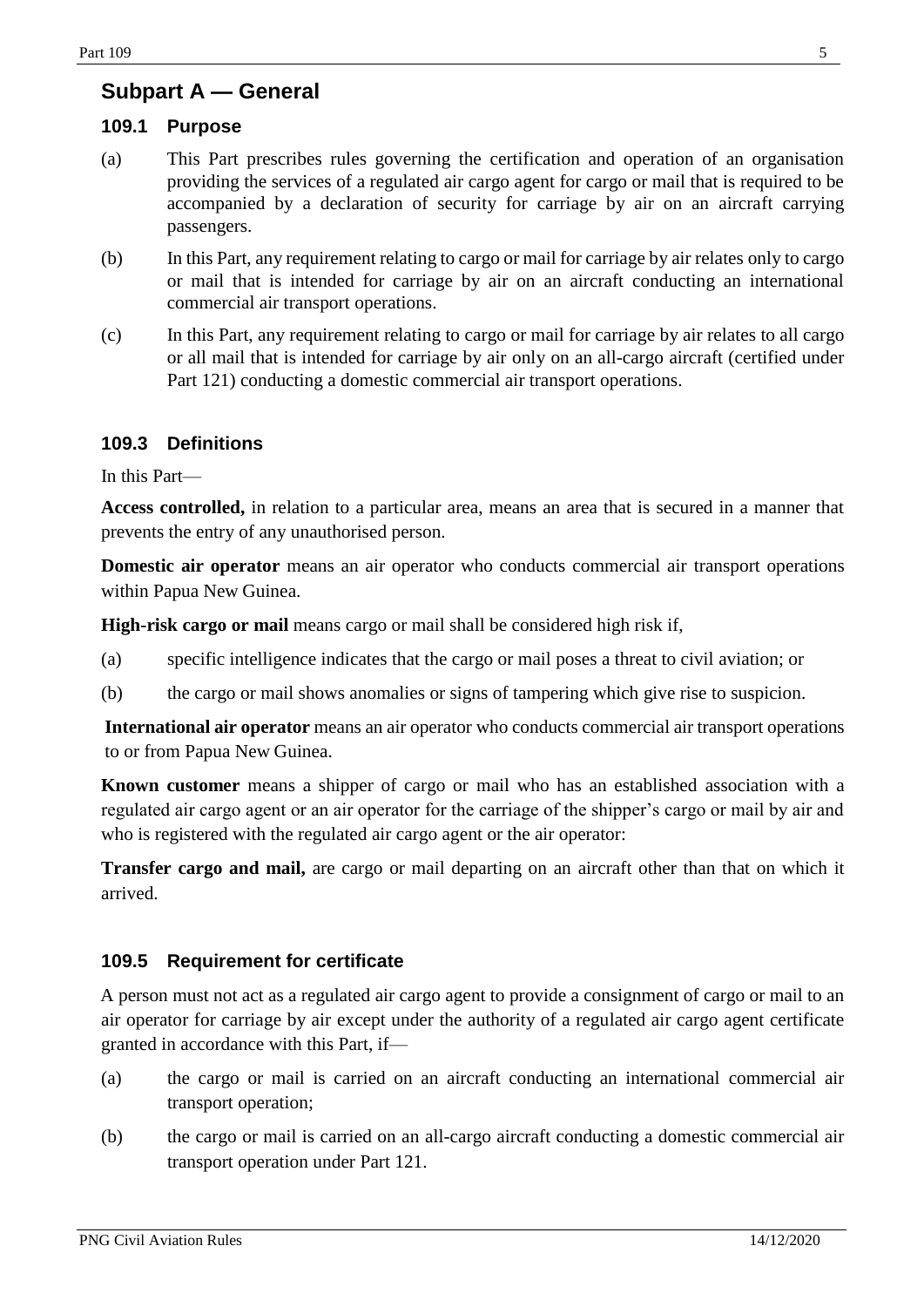#### <span id="page-5-0"></span>**109.7 Application for certificate**

An applicant for the grant of a regulated air cargo agent certificate must complete form CAA 109/01 and submit it to the Director with—

- (1) the applicant's exposition required under rule 109.71; and
- (2) if applicable, a payment of the appropriate application fee prescribed by regulations made under the Act.

### <span id="page-5-1"></span>**109.9 Grant of certificate**

Subject to section 49 of the Act, an applicant is granted a regulated air cargo agent certificate if the

Director is satisfied that—

- (1) the applicant meets the requirements of Subpart B; and
- (2) the applicant, and the applicant's senior person or persons required by rule 109.51 are fit and proper persons; and
- (3) granting the certificate is not contrary to the interests of aviation safety or security.

#### <span id="page-5-2"></span>**109.11 Privileges of certificate holder**

A regulated air cargo agent certificate authorises the holder to act as a regulated air cargo agent to issue a declaration of security for a consignment of cargo or mail that is to be carried by air on:

- (a) an aircraft conducting an international commercial air transport operation;
- (b) an all-cargo aircraft conducting a domestic commercial air transport operation under Part 121.

#### <span id="page-5-3"></span>**109.13 Duration of certificate**

- (a) A regulated air cargo agent certificate may be granted or renewed for a maximum period of 5 years.
- (b) A regulated air cargo agent certificate remains in force until it expires or is suspended or revoked.

#### <span id="page-5-4"></span>**109.15 Renewal of certificate**

An application for the renewal of a regulated air cargo agent certificate must be submitted to the Director before the application renewal date specified in the certificate or, if no such date is specified, not less than 30 days before the certificate expires.

## <span id="page-5-5"></span>**Subpart B — Certification requirements**

#### <span id="page-5-6"></span>**109.51 Personnel requirements**

- (a) An applicant for the grant of a regulated air cargo agent certificate must employ, contract, or otherwise engage—
	- (1) a senior person, identified as the chief executive, who—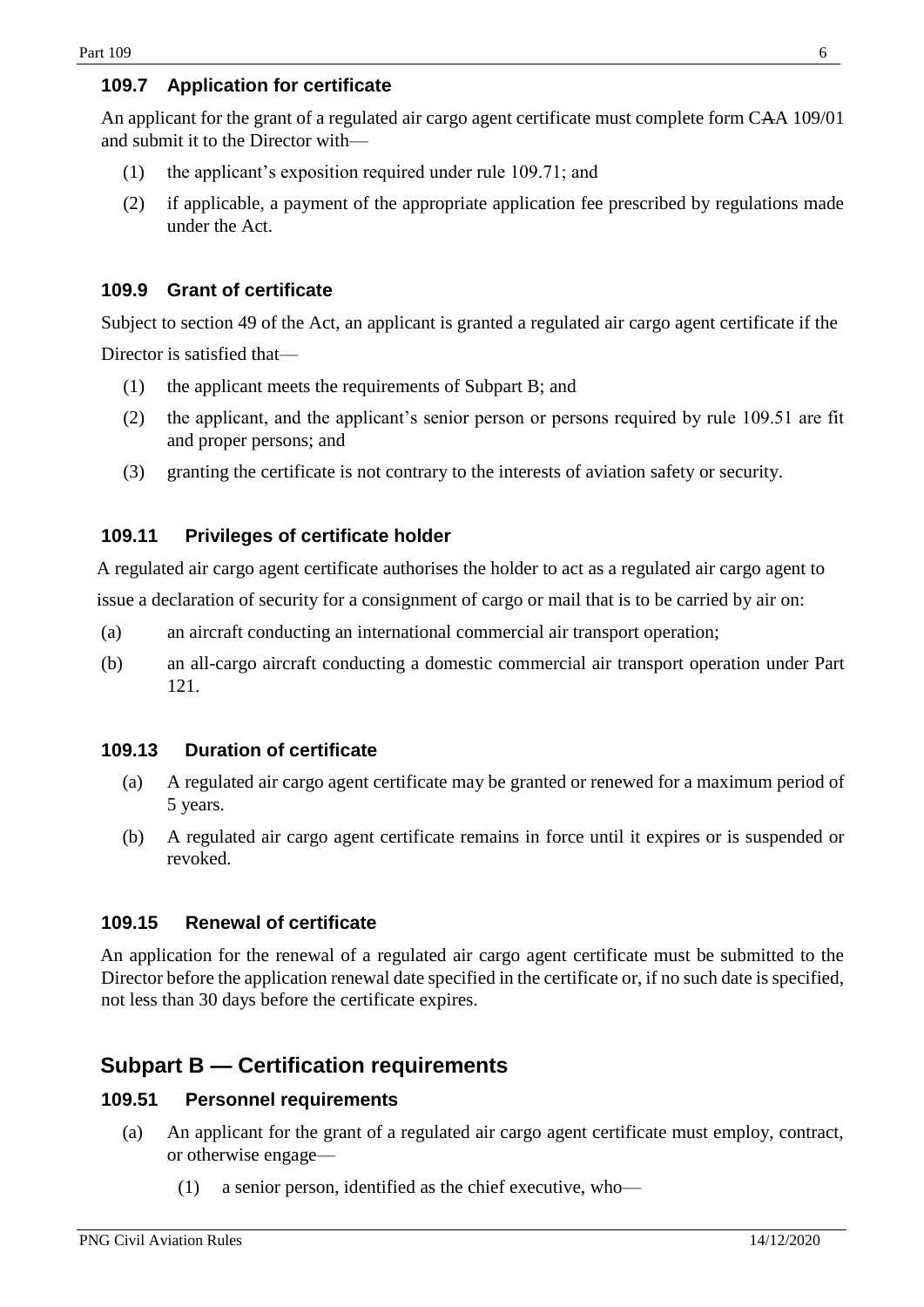- (i) has the authority within the applicant's organisation to ensure that every activity undertaken by the organisation is financed and carried out to meet applicable operational requirements; and
- (ii) is responsible for ensuring that the organisation complies with the requirements of this Part; and
- (2) a senior person or persons responsible to the chief executive for ensuring that the applicant's organisation complies with its exposition; and
- (3) sufficient personnel to implement the cargo and mail security control procedures detailed in the applicant's exposition.
- (b) An applicant for the grant of a regulated air cargo agent certificate must establish procedures for assessing and maintaining the competence of those personnel who are authorised to carry out work relating to security control for cargo or mail as specified in the applicant's exposition.
- (c) An applicant for the grant of a regulated air cargo agent certificate must establish procedures for the proper recruitment and selection criteria of its management and operational personnel.

#### <span id="page-6-0"></span>**109.53 Facility requirements**

An applicant for the grant of a regulated air cargo agent certificate must provide facilities that are appropriate for the following activities that may be applicable to the services that are to be provided by the applicant:

- (1) receiving, and applying security controls to, cargo or mail from a person who is not a known customer:
- (2) receiving a consignment of cargo or mail from a known customer and checking the consignment and associated documentation:
- (3) storing a consignment of cargo or mail that has undergone the required security controls in an access controlled area to protect the consignment from tampering:
- (4) delivering a consignment of cargo or mail from the air cargo agent's access controlled storage area to the air operator, including a means to ensure that the consignment is not tampered with.
- (5) establish, implement and maintain access control procedures at all times including:
	- (i) the identification systems in respect of persons and vehicles in order to prevent unauthorized access to airside areas and security restricted areas; and
	- (ii) access shall be granted to only those with operational need or other legitimate reason to be there; and
	- (iii) verification of identity and authorisation at designated checkpoints before access is allowed to airside areas and security restricted areas; and
	- (iv) ensuring that persons other than passengers, together with items carried, are screened prior to entry into airport security restricted areas to eliminate insider threats; and
	- (v) ensure the use of randomness and unpredictability in the implementation of security measures, as appropriate; and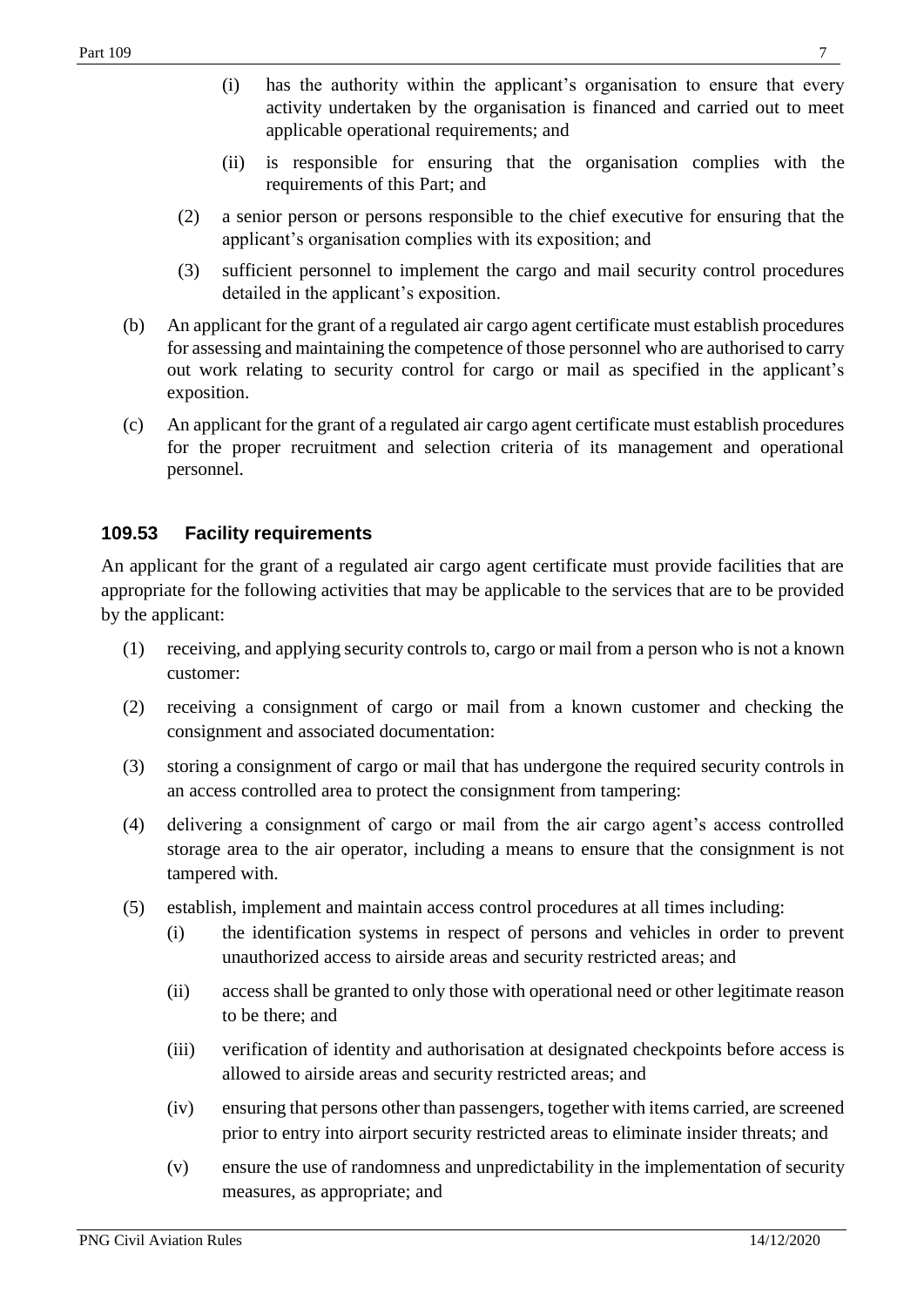(vi) ensure the use of appropriate screening methods that are capable of detecting the presence of explosives and explosive devices carried by persons other than passengers on their persons or in their items carried. Where these methods are not applied continuously, they must be used in an unpredictable manner.

#### <span id="page-7-0"></span>**109.55 Cargo and mail including transfer cargo or mail security control procedures**

- (a) An applicant for the grant of a regulated air cargo agent certificate must establish security control procedures for ensuring that—
	- (1) every consignment of cargo or mail including transfer cargo or mail that is accepted by the regulated air cargo agent for carriage by air from a person who is not a known customer has security controls applied to it in order to prevent any weapon, explosive, or other dangerous device, article or substance that may be used to commit an act of unlawful interference being carried in the consignment; and
	- (2) every consignment of cargo or mail including transfer cargo or mail that is accepted by the regulated air cargo agent for carriage by air from a known customer is—
		- (i) accompanied by a statement of content; and
		- (ii) checked to ensure that the consignment has not been tampered with; and
	- (3) the statement of content required under paragraph (2) for each consignment of cargo or mail including transfer cargo or mail, is checked to ensure that—
		- (i) the consignment of cargo or mail including transfer cargo or mail, does not contain any weapon, explosive, or other dangerous device, article or substance that may be used to commit an act of unlawful interference; and
		- (ii) the statement of content is identified as originating from the known customer; and
	- (4) every consignment of cargo or mail including transfer cargo or mail that is accepted by the regulated air cargo agent and has had security controls applied to it under paragraphs  $(1)$ , or  $(2)$  and  $(3)$  is—
		- (i) held in an access controlled area until the consignment leaves the access controlled area for delivery to the air operator who is to carry the consignment on the air operator's aircraft; and
		- (ii) protected from unauthorised interference, from the point of screening until departure of the aircraft.
	- (5) every consignment of cargo or mail including transfer cargo or mail that is delivered to an air operator for carriage on the operator's aircraft is—
		- (i) accompanied by a declaration of security that meets the requirements of Appendix A.1 and is signed by a person who is authorised in accordance with rule 109.59 to sign the declaration of security; and
		- (ii) protected from any act of tampering from the time the consignment leaves the regulated air cargo agent's access controlled area until the time that the consignment is accepted by the air operator.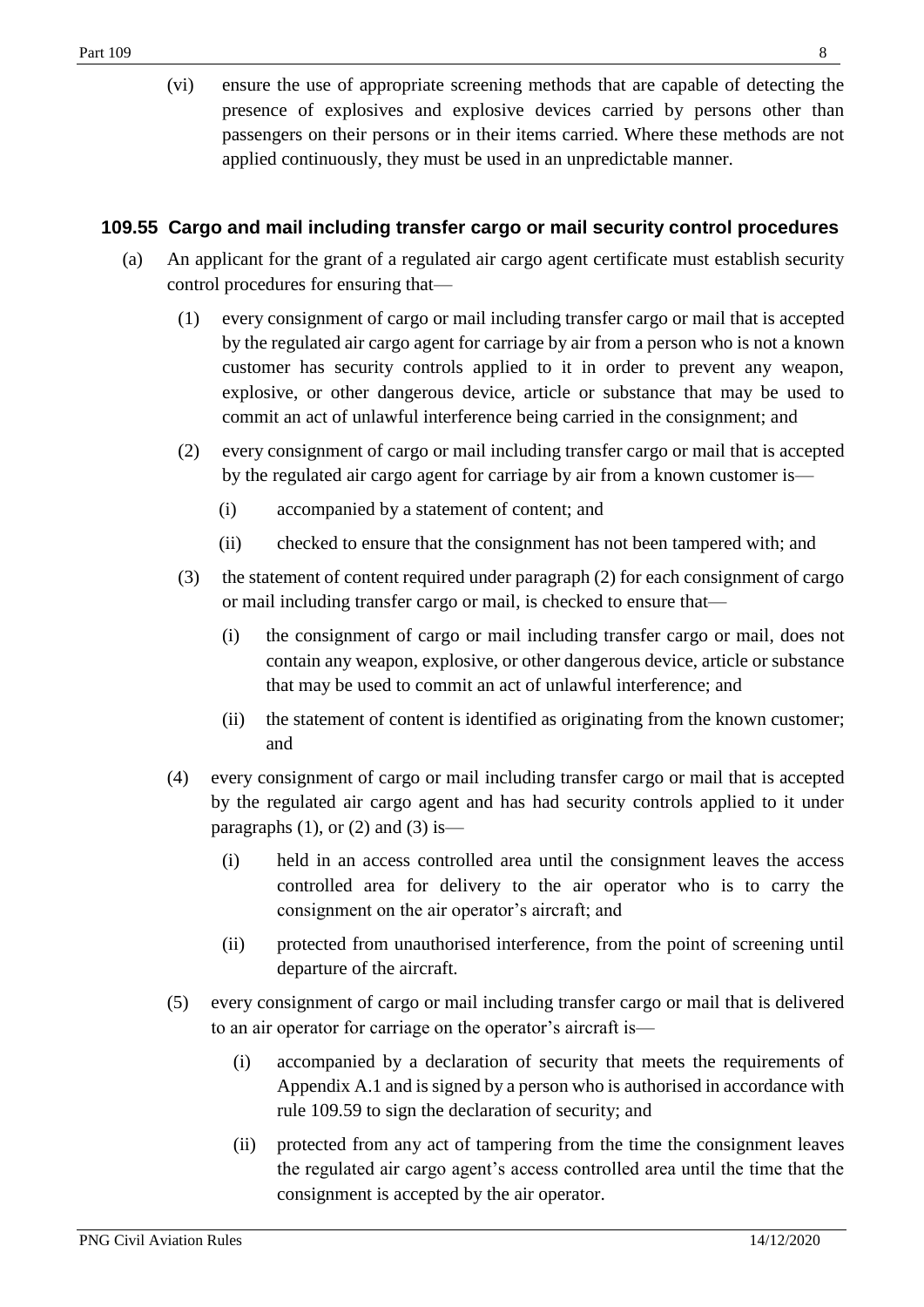(b) A person who is to implement any of the security control procedures required by paragraph (a) must be appropriately trained, and hold an appropriate authorisation issued in accordance with rule 109.59.

### <span id="page-8-0"></span>**109.57 Screening procedures for cargo or mail including transfer cargo or mail**

- (a) An applicant for the grant of a regulated air cargo agent certificate who intends to screen cargo or mail including transfer cargo or mail as part of the security control procedures required under rule 109.55 must establish procedures for screening in accordance with Appendix B.
- (b) The procedures required under paragraph (a) must—
	- (1) identify, and be applicable to, the particular screening method to be used; and
	- (2) detail the processes that must be followed by the person carrying out the screening and taking into account the nature of the consignment; and
	- (3) require that every person must be appropriately authorised in accordance with rule 109.59 for the particular screening method; and
	- (4) include a programme and procedures for periodically testing the screening method, including the persons performing the screening; and
	- (5) for screening methods that use technical equipment, include a maintenance programme for the equipment, including if applicable, procedures to periodically test the integrity of the screening equipment; and
	- (6) include a process for assessing the significance of a screening method failure and the actions to be taken regarding the effect that the failure may have on cargo that has already been screened; and
	- (7) use an appropriate method or methods taking into account the nature of the consignment such as special categories of cargo (high-risk cargo, high-value cargo, diplomatic bags, live animals, perishable goods, biomedical samples and vaccines, other perishable medical items, life sustaining items, human remains, nuclear material); and
	- (8) ensure that operators do not accept cargo or mail for carriage on an aircraft engaged in commercial air transport operations unless the application of screening or other security controls is confirmed and accounted for by a RACA, or known consignor; and
	- (9) ensure that any cargo or mail which cannot be confirmed or accounted for by a RACA, or known consignor, shall be subjected to screening.

### <span id="page-8-1"></span>**109.59 Authorisation procedures**

(a) An applicant for the grant of a regulated air cargo agent certificate must establish procedures for the issue of an authorisation to every person who carries out any of the following security control functions that are applicable to the applicant's proposed activities: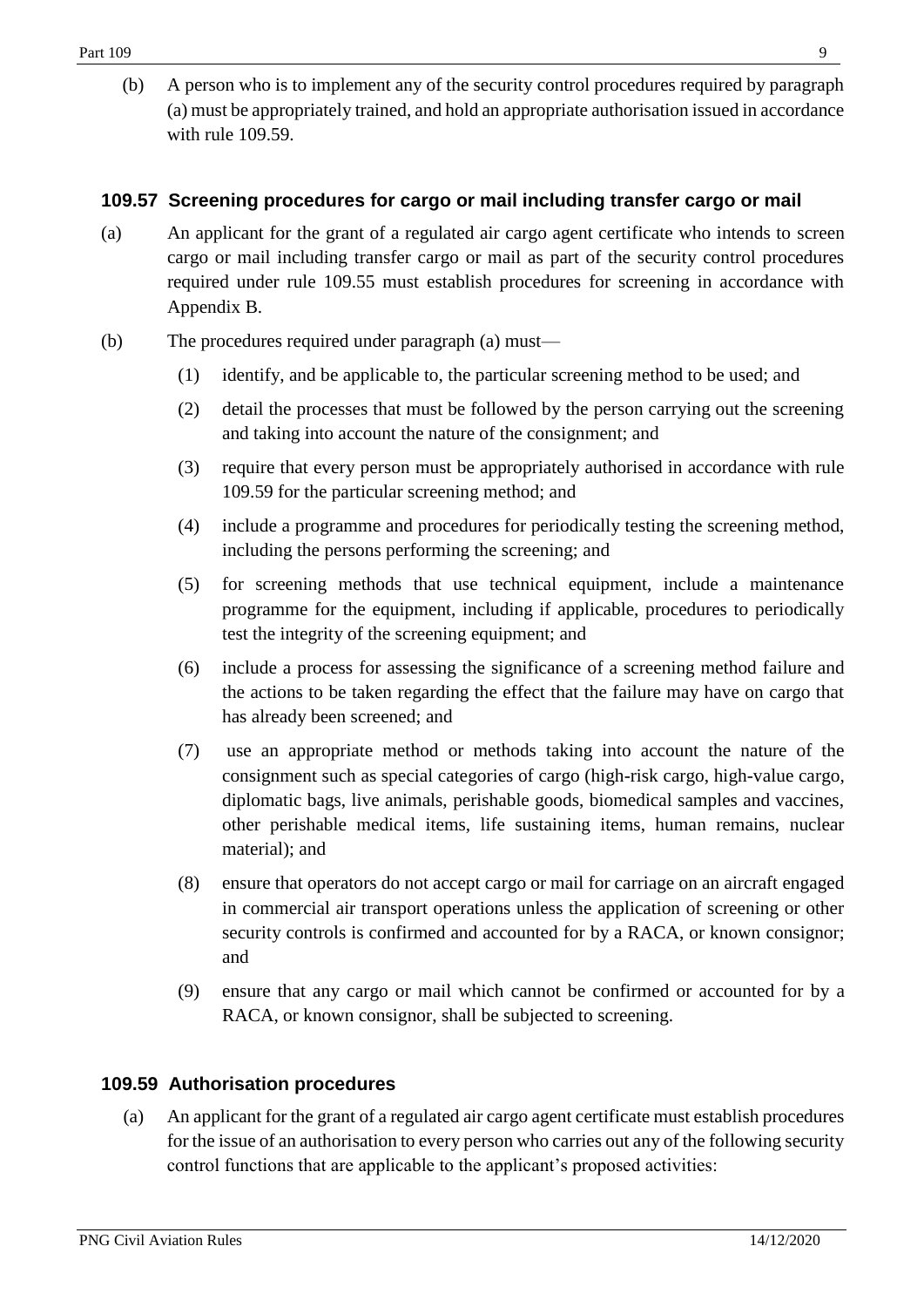- (1) screening cargo or mail in accordance with the procedures required under rule 109.57:
- (2) applying the security control procedures required under rule  $109.55(a)(1)$  to cargo or mail that is accepted from a person who is not a known customer:
- (3) checking a consignment of cargo or mail, and statement of content received from a known customer in accordance with the security control procedures required by rule  $109.55(a)(2)$  and  $(a)(3)$ :
- (4) accessing a consignment of cargo or mail that is held in the applicant's access controlled area referred to in rule 109.55(a)(4):
- (5) issuing a declaration of security that is required by rule  $109.55(a)(5)(i)$  for each consignment of cargo or mail:
- (6) delivering a consignment of cargo or mail that is accompanied by a declaration of security, but is not being transported in a 'tamper evident' manner to the air operator in accordance with the security control procedures required by rule  $109.55(a)(5)(ii)$ :
- (7) implementing the known customer procedures required under rule 109.61(a) and entering details of the known customer into the known customer register required under rule 109.61(c).
- (b) An applicant for the grant of a regulated air cargo agent certificate must establish procedures for the issue of an authorisation to every person who enters an access controlled area, other than those provided for under rule 109.109(2).
- (c) The procedures required by paragraphs (a) and (b) must include the following:
	- (1) an authorisation must not be issued to a person unless—
		- (i) the person has undergone a security background check acceptable to the Director; and
		- (ii) for an authorisation issued under paragraph (a), the person has been appropriately trained in accordance with the regulated air cargo agent's training programme that is required under rule 109.63; and
		- (iii) for an authorisation issued under paragraph (a), the person has been assessed as competent, in accordance with the regulated air cargo agent's training programme required under rule 109.63, to carry out the security control functions for which the authorisation is intended; and
		- (iv) for an authorisation issued under paragraph (b), the person has a knowledge of security requirements for air cargo; and
		- (v) background checks are completed in respect of persons implementing security controls, persons with unescorted access to security restricted areas, and persons with access to sensitive aviation security information prior to their taking up these duties or accessing such areas or information; and
		- (vi) recurrent background checks are applied to such persons at an interval of not more than 2 years; and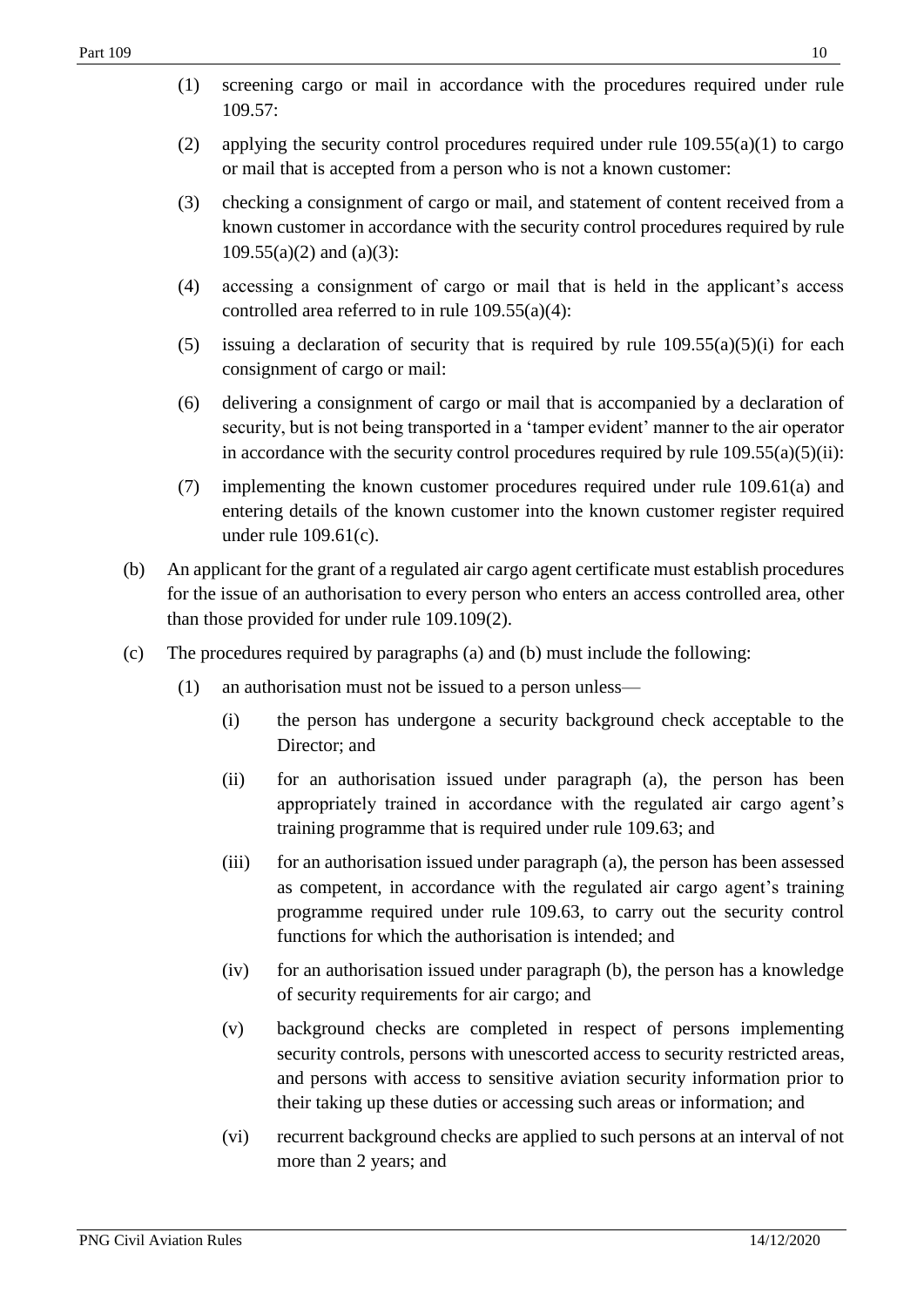- (vii) persons found unsuitable by any background check are immediately denied the ability to implement security controls, unescorted access to security restricted areas, and access to sensitive aviation security information:
- (viii) persons implementing security controls possess all competencies required to perform their duties and are appropriately selected and trained according to the requirements of the National Civil Aviation Security Programme (NCASP) and that appropriate records are maintained up-to-date; and
- (ix) relevant standards of performance must be established and initial and periodic assessments must be introduced to maintain those standards.
- (2) every authorisation must be in writing and must include—
	- (i) the name of the person to whom the authorisation is issued; and
	- (ii) the security control function or other function that the person is authorised to perform; and
	- (iii) the expiry date of the authorisation:
- (3) an authorisation must not be issued for a period of more than 2 years:
- (4) an authorisation must not be reissued to a person unless the requirements of paragraphs (1), (2) and (3) are complied with.

#### <span id="page-10-0"></span>**109.61 Procedures and register for a known customer**

- (a) An applicant for the grant of a regulated air cargo agent certificate who intends to accept cargo or mail for carriage by air from a known customer must establish procedures for ensuring that—
	- (1) the known customer has a knowledge of security matters that relate to the carriage of the known customer's cargo or mail by air; and
	- (2) the known customer has appropriate systems and procedures in place for ensuring that—
		- (i) only the intended items of cargo or mail are contained in the customer's consignment of cargo or mail that is forwarded to the applicant's organisation for carriage by air; and
		- (ii) every consignment of cargo or mail that is forwarded to the applicant's organisation is accompanied by a statement of content that can be identified as originating from the known customer; and
		- (iii) every consignment of cargo or mail that is forwarded to the applicant's organisation is protected in a manner that enables the applicant's organisation to readily identify whether the consignment has been tampered with; and
		- (iv) the cargo or mail is not tampered with when sent by the known customer to the applicant's organisation.
- (b) The procedures required under paragraph (a) must include the means for the applicant's organisation to ensure that the requirements under paragraph (a) continue to be met.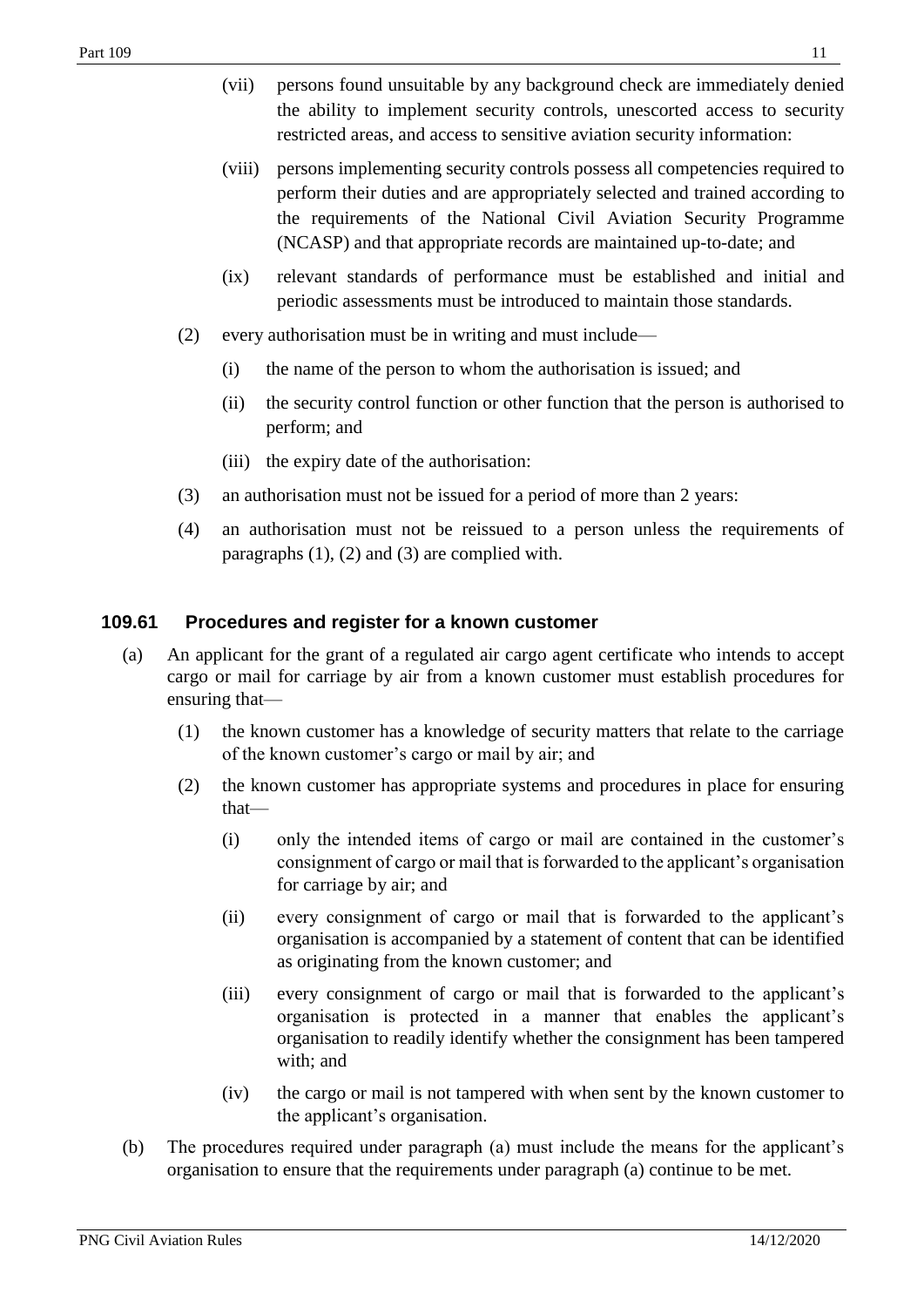- (1) the customer's current name (and business name if appropriate):
- (2) the current name and details of the principal contact person:
- (3) the customer's current address, and applicable facsimile, email and telephone numbers.
- (4) proper recruitment and selection criteria of its known customer management and operational personnel.

#### <span id="page-11-0"></span>**109.62 Procedures for external service providers**

An applicant for the grant of a regulated air cargo agent certificate must establish procedures to ensure that;

- (a) where any work relating to compliance with this Part is intended to be outsourced to an external service provider, the contractual provisions by which the holder of a regulated air cargo agent certificate ensures that any such contractor or other agent complies with the requirements of the holder's regulated air cargo security exposition, are implemented; and
- (b) as an entity responsible for the implementation of relevant elements of the National Civil Aviation Security Programme (NCASP), it must periodically verify at an interval of not more than 12 months that the implementation of security measures outsourced to external service providers is in compliance with the holder's Regulated Air Cargo Agent exposition.

### <span id="page-11-1"></span>**109.63 Procedures for High Risk cargo or mail**

- (a) An applicant for the grant of a regulated air cargo agent certificate who intends to accept high-risk cargo or mail for carriage by air from an unknown customer must establish additional screening procedures for ensuring that—
	- (1) specific intelligence information that cargo or mail poses a threat to civil aviation are captured; and
	- (2) the identification of cargo or mail that shows anomalies or signs of tampering which give rise to suspicion; and
- (b) The additional screening methods and measures required under paragraph (a) must be appropriate and acceptable to the Director.

#### <span id="page-11-2"></span>**109.65 Training of personnel**

- (a) An applicant for the grant of a regulated air cargo agent certificate must establish and maintain a training programme for ensuring that—
	- (1) every person who has access to a consignment of cargo or mail that has been accepted by the applicant's organisation for carriage by air has the appropriate training in the security control procedures for the storage and transportation of the consignments; and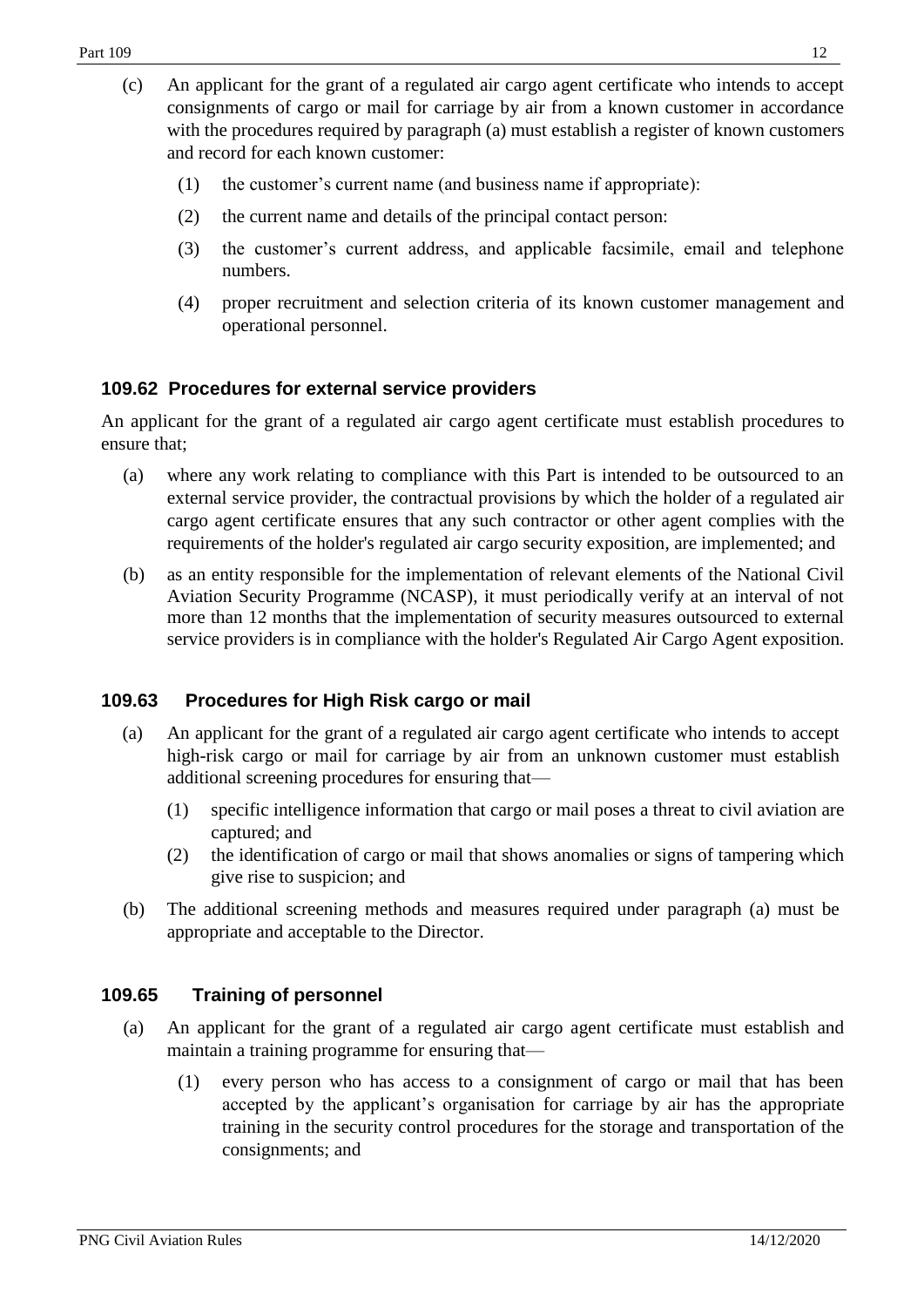- (2) every person who carries out a security control function in relation to cargo or mail that is accepted by the applicant's organisation for carriage by air is appropriately trained and assessed as competent to carry out the security control function; and
- (3) every person who has access to or carries out a dangerous goods control function in relation to a consignment of cargo or mail that has been accepted by the applicant's organization for carriage by air have satisfactorily completed a dangerous goods training programme including recurrent training under 92.203.
- (b) The training programme required under paragraph (a) must contain—
	- (1) applicable segments for
		- (i) initial training; and
		- (ii) recurrent training; and
		- (iii) competency assessment; and
	- (2) syllabi for each applicable security control function and segment of training; and
	- (3) syllabi for each applicable dangerous goods control function and segment of training.
	- (4) a developed certification system that will be implemented to ensure that instructors are qualified in the applicable subject matters in accordance with the National Civil Aviation Security Programme (NCASP).
- (c) The training programme required by paragraph (a) must ensure that every person who is required to be trained undertakes the recurrent training segment of the training programme at an interval of not more than 2 years.
- (d) The training programme for a person who carries out a security control function that includes screening must include the standards prescribed in Appendix C.
- (e) The training programme required by paragraph (a) must be conducted by the holder of a Part 141 certificate that authorizes the conduct of such a course.

#### <span id="page-12-0"></span>**109.67 Cargo security incident**

An applicant for the grant of a regulated air cargo agent certificate must establish procedures—

- (1) for notifying, investigating and reporting, any cargo security incident that is associated with the applicant's activities, in accordance with Part 12, and
- (2) for implementing corrective actions to eliminate the cause of a cargo security incident and prevent its recurrence.

#### <span id="page-12-1"></span>**109.69 Records**

(a) An applicant for the grant of a regulated air cargo agent certificate must establish procedures for identifying, collecting, indexing, storing, maintaining, and disposing of the records that are necessary to provide an accurate record for—

(1) every consignment of cargo or mail that is delivered under the authority of a declaration of security to an air operator for carriage by air, including a copy of the declaration; and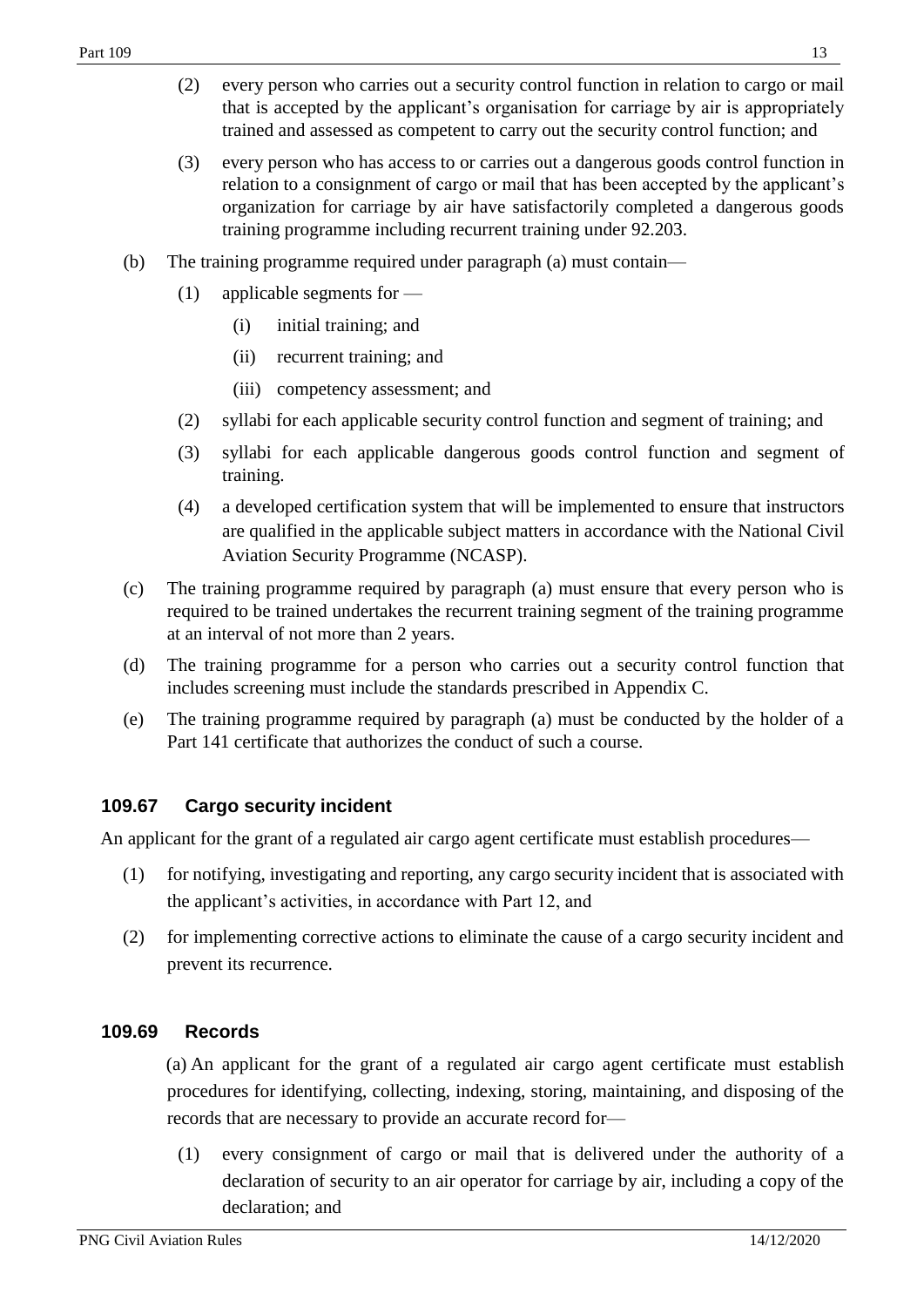- (2) every person who is required under rule 109.63 to be trained, including details of each segment of training that is undertaken; and
- (3) every person who is issued with a written authorisation under rule 109.59, including details of the person's training and competency assessment, authorisation, and the security background check required under rule  $109.59(c)(1)(i)$ ; and
- (4) every known customer who is entered in the register required by rule 109.61(c), including details of continued compliance as required by rule 109.61(b); and
- (5) every investigation relating to a cargo security incident investigation carried out under rule 109.65; and
- (6) every management review that is carried out under rule 109.69. (b) The records required under paragraph (a) must be—
	- (1) accurate, legible and of a permanent nature; and
	- (2) in the interest of aviation security—
	- (i) for records required by paragraphs (a)(2) and (3), retained for a maximum period of 2 years from the date that the affected person ceases to work for or be associated with the regulated air cargo agent; and
	- (ii) for a statement of content or declaration of security, retained for at least 31 days unless required by the Director for a longer period for the purposes of a security incident investigation.

#### <span id="page-13-0"></span>**109.71 Safety and Quality Management**

An applicant for the grant of a regulated air cargo agent certificate must establish an integrated safety and quality management system meeting the following requirements of Part 100:

- (1) rule 100.53 in respect of a security policy; and
- (2) rule 100.55 in respect of security objectives; and
- (3) rule 100.59 in respect of hazards to security; and
- (4) rule 100.61 in respect of risks to security; and
- (5) Subpart C.

#### <span id="page-13-1"></span>**109.73 Organisation exposition**

- (a) An applicant for the grant of a regulated air cargo agent certificate must submit to the Director for acceptance, an exposition containing—
	- (1) a statement signed by the chief executive on behalf of the applicant's organisation confirming that—
		- (i) the exposition defines the organisation and demonstrates its means and methods for ensuring ongoing compliance with this Part; and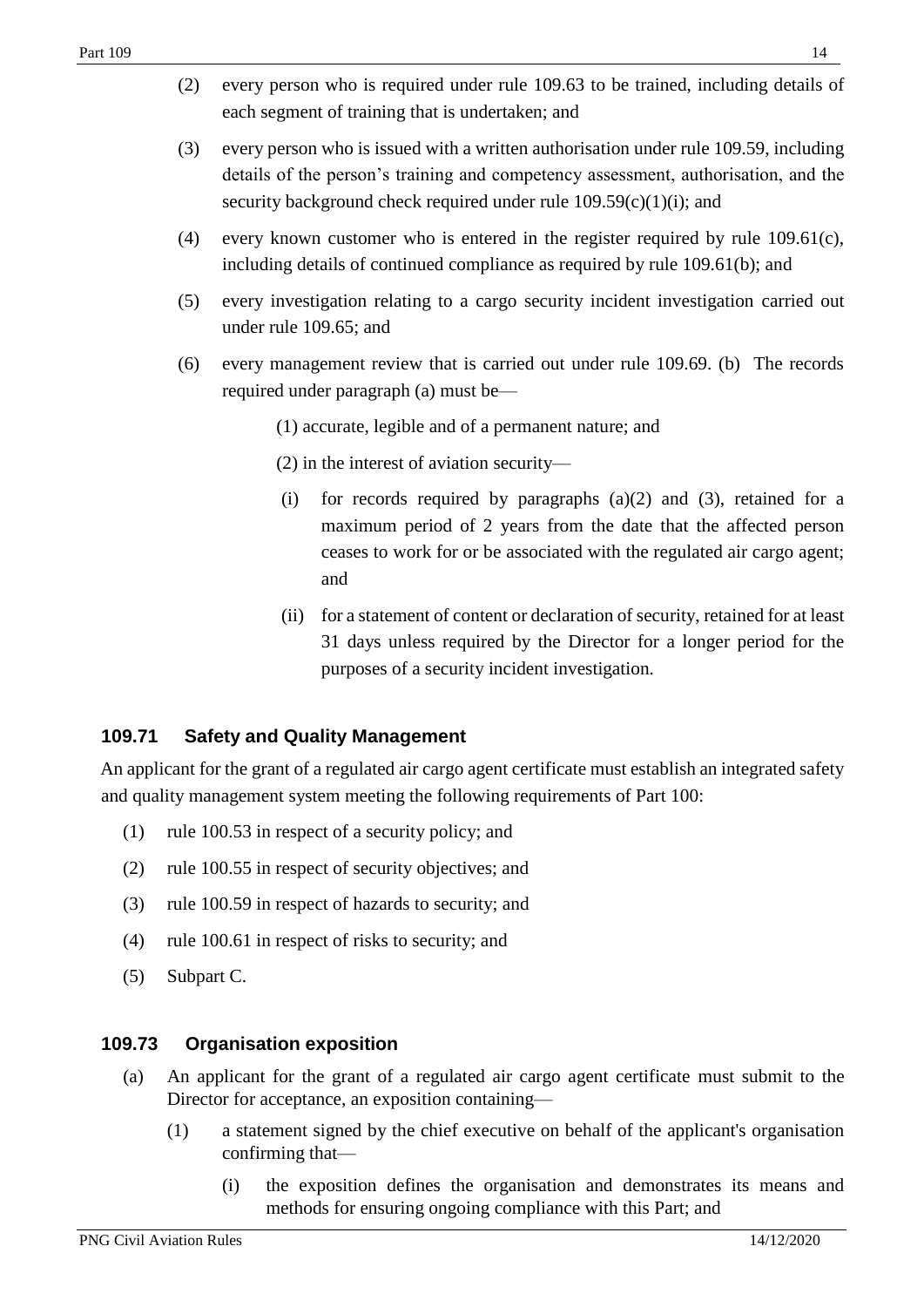- (ii) the exposition, and every associated manual, and operating, and security control procedure, must be complied with by the organisation's personnel at all times; and
- (2) the titles and names of the senior person or persons referred to in rule  $109.51(a)(1)$ and (2); and
- (3) the duties and responsibilities of the senior person or persons referred to in paragraph (2), including matters for which they have responsibility to deal directly with the Director on behalf of the organisation; and
- (4) an organisation chart showing lines of responsibility of the senior persons referred to in paragraph (2) and covering each location referred to in paragraph (6); and
- (5) a summary of the organisation's staffing structure at each location referred to in paragraph (6); and
- (6) a summary of the scope of activities at each location where the organisation's personnel are based for carrying out security control functions relating to cargo and mail; and
- (7) a summary of the facilities provided at each location referred to in paragraph (6) that meets the requirements of rule 109.53; and
- (8) the detailed procedures required under rule 109.69 regarding safety and quality management; and
- (9) the detailed procedures, or an outline of the procedures including information that identifies the documentation that contains the detailed procedures, that are required under—
	- (i) rule 109.51(b) regarding the competence of personnel; and
	- (ii) rule  $109.55(a)(1)$  regarding the acceptance and application of security controls to cargo or mail received from a person who is not a known customer; and (iii) rule  $109.55(a)(2)$  and (3) regarding the acceptance of consignments of cargo or mail from a known customer; and
	- (iii) rule  $109.55(a)(2)$  and (3) regarding the acceptance of consignment of cargo or mail from a known shipper; and
	- (iv) rule  $109.55(a)(4)$  regarding the holding of a consignment of cargo or mail in an access controlled area; and
	- (v) rule  $109.55(a)(5)(i)$  regarding the provision of a declaration of security for a consignment of cargo or mail that is delivered to an air operator; and
	- (vi) rule  $109.55(a)(5)(ii)$  regarding the protection of a consignment of cargo or mail from an act of tampering during the delivery of the consignment to the air operator; and
	- (vii) rule 109.57 regarding the screening of cargo or mail; and
	- (viii) rule 109.59 regarding the issue of an authorisation to personnel; and
	- (ix) rule 109.61 regarding the requirements for a known customer; and
	- $(x)$  rule 109.63 regarding high risk cargo or mail; and
	- $(x_i)$  rule 109.65(1) regarding the training programme
	- (xii) rule 109.67(1) regarding the notification, investigation and reporting of a cargo security incident; and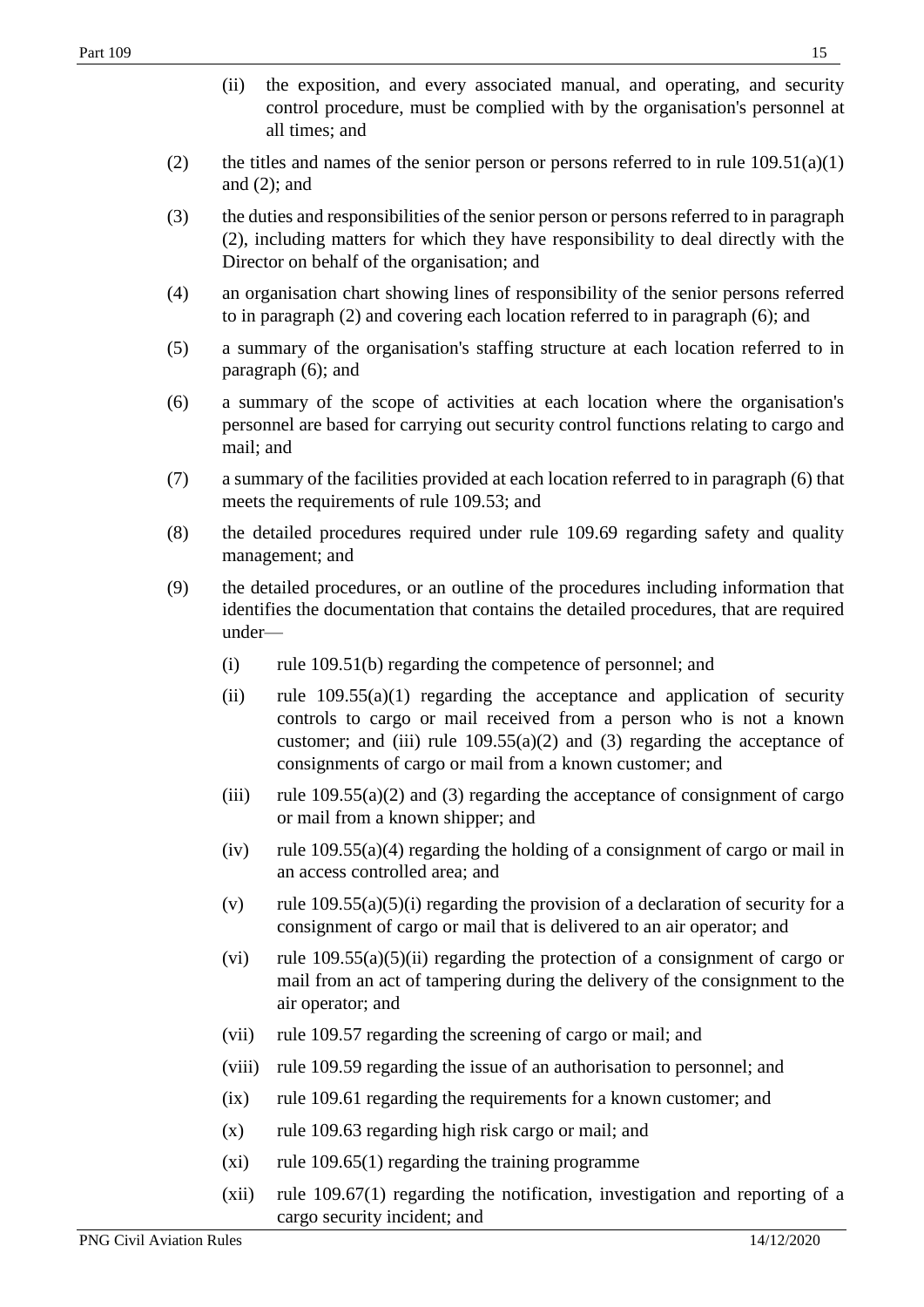- (xiii) rule 109.67(2) regarding the implementation of a corrective action to eliminate the cause of a cargo security incident and prevent its recurrence; and
- (xiv) rule 109.69 regarding the identification, collection, indexing, storage, maintenance and disposal of records; and
- (10) details of procedures for—
	- (i) controlling, amending, and distributing the exposition; and
	- (ii) ensuring that the exposition meets the applicable requirements of this Part; and
	- (iii) ensuring that the Director is provided with a copy of every amendment to the exposition as soon as practical after the amendment is incorporated into the exposition.
- (b) The exposition must remain acceptable to the Director.

## <span id="page-15-0"></span>**Subpart C — Operational requirements**

#### <span id="page-15-1"></span>**109.101 Continued compliance**

The holder of a regulated air cargo agent certificate must—

- (1) continue to meet the standards and comply with the requirements of Subpart B prescribed for certification under this Part; and
- (2) comply with every procedure referred to in the certificate holder's exposition; and
- (3) hold at least one complete and current copy of the certificate holder's exposition at each location where a senior person is based; and
- (4) make each applicable part of the certificate holder's exposition available to personnel who require those parts to carry out their duties; and
- (5) maintain the register of known customers with current information for each of the certificate holder's known customers; and
- (6) subject to rule 109.103, suspend or remove the name of a known customer from the certificate holder's register of known customers if so requested in writing by the Director; and
- (7) notify the Director in writing of any change of address for service, telephone number, or facsimile number within 28 days of the change; and
- (8) ensure that a person does not perform a security control function under the authority of the holder's certificate unless the person holds an appropriate authorisation issued in accordance with the procedures required under rule 109.59.

#### <span id="page-15-2"></span>**109.103 Suspend or remove name of known customer from register**

- (a) Subject to paragraph (c), the Director may request in writing that the holder of a regulated air cargo agent certificate suspend or remove the name of a known customer from the certificate holder's register of known customers, if the Director is satisfied that—
	- (1) the known customer has failed to comply with—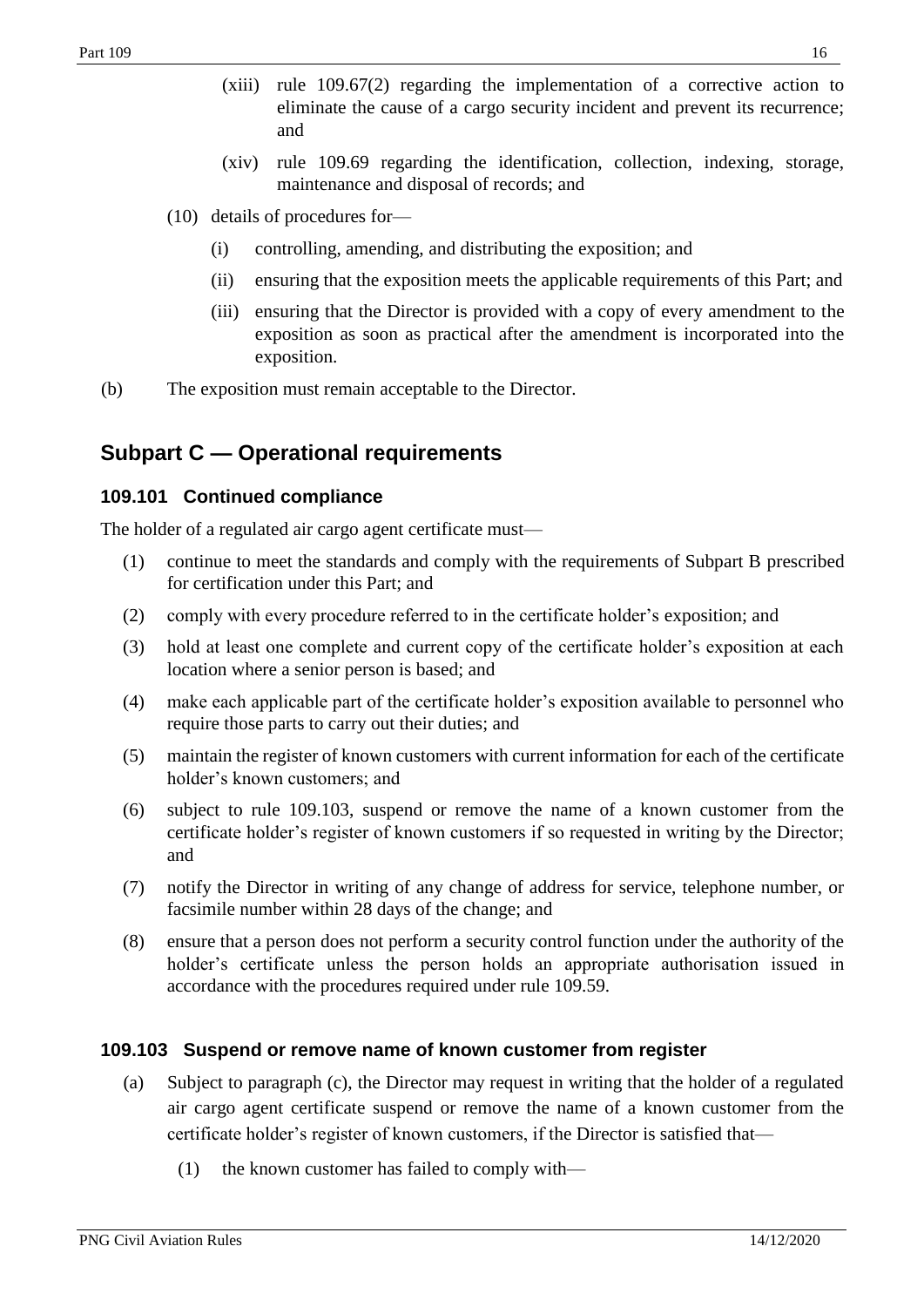- (i) a requirement relating to the cargo and security control procedures required by rule  $109.55(a)(2)$ , or  $(3)$ ; or
- (ii) a requirement relating to the procedures and register for known customers required by rule 109.61; and
- (2) it is in the interest of aviation security to suspend or remove the name of the known customer.
- (b) The suspension or removal of the name of a known customer from the certificate holder's register of known customers may be for a period specified by the Director or until the Director is satisfied that every requirement that the customer failed to comply with is met.
- (c) Subject to paragraph (d), before requesting the suspension or removal of a known customer's name under paragraph (a), the Director must, if the Director proposes to take into account any information that is or may be prejudicial to the known customer, disclose the information to the known customer, and allow the known customer to refute or comment on it, within 30 days of disclosing the information.
- (d) The Director is not required to disclose information—
	- (1) which may endanger the safety of any person:
	- (2) which is not in the interest of aviation security, if disclosed.

### <span id="page-16-0"></span>**109.105 Changes to certificate holder's organisation**

- (a) Subject to paragraph (b), the holder of a regulated air cargo agent certificate must—
	- (1) ensure that its exposition is amended as required, to remain a current description of the certificate holder's organisation, and air cargo security services; and
	- (2) ensure that any amendment made to its exposition meets the applicable requirements of this Part; and
	- (3) comply with the exposition amendment procedure contained in its exposition; and
	- (4) provide the Director with a copy of each amendment to its exposition, as soon as practicable after the amendment is incorporated into the exposition; and
	- (5) make such amendments to its exposition as the Director may consider necessary in the interests of aviation security.
- (b) If the holder of a regulated air cargo agent certificate changes, or proposes to change, any of the following, the certificate holder must notify the Director prior to the change or as soon as practicable if prior notification is not possible, and the change must be accepted by the Director, including applicable fit and proper person criteria under section 50 of the Act, before being incorporated into the certificate holder's exposition:
	- (1) the person identified as the chief executive:
	- (2) the title or name of any senior person specified in the exposition as required by rule 109.71(a)(2):
	- (3) the cargo and mail security procedures required by rule 109.55: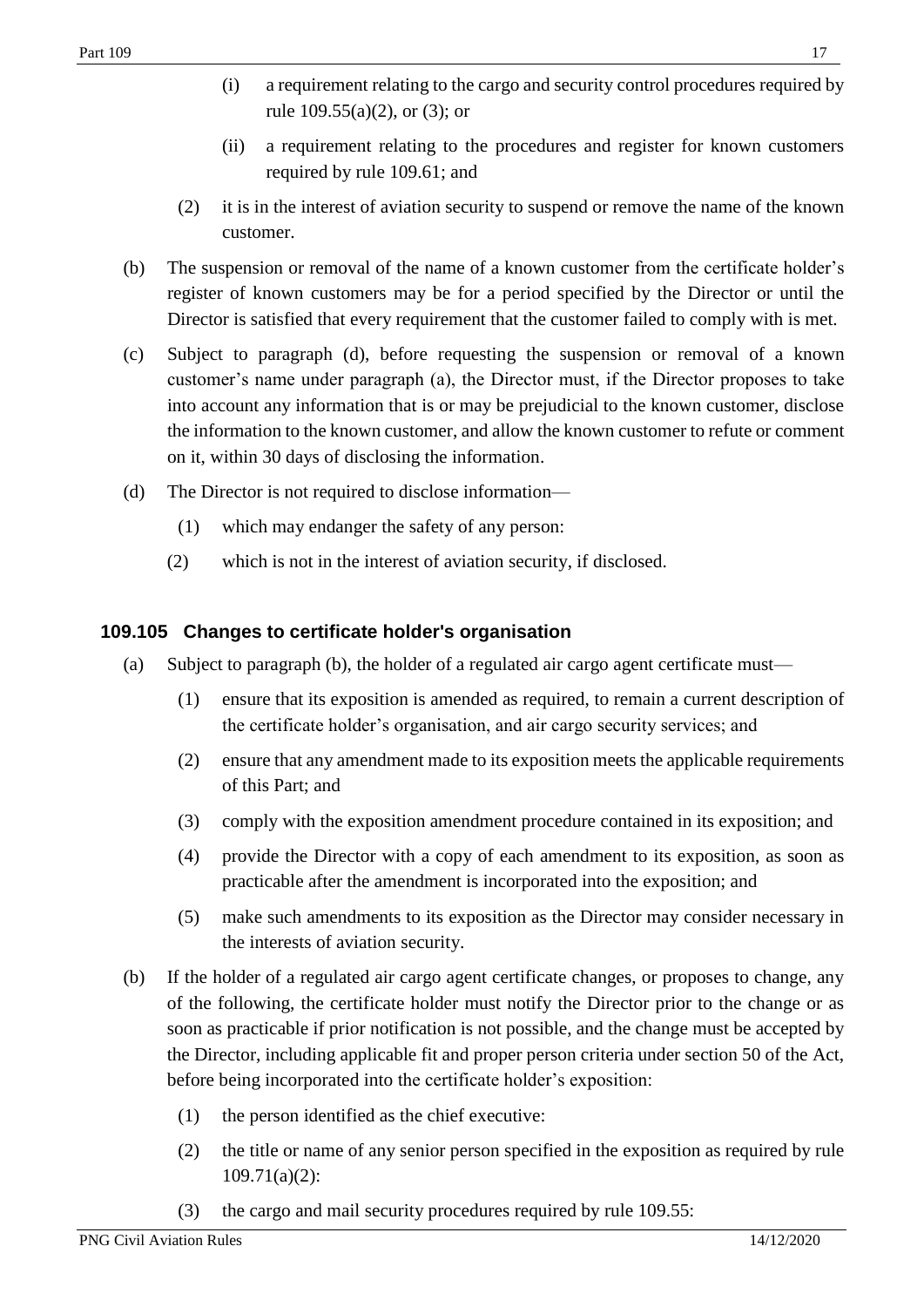- (4) the screening procedures required by rule 109.57:
- (5) the authorisation procedures required by rule 109.59:
- (6) the procedures for a known customer required by rule 109.61:
- (7) the safety and quality management procedures required by rule 109.69.
- (c) The Director may impose conditions under which the holder of the regulated air cargo agent certificate may operate during or following any of the changes specified in paragraph (b).
- (d) The holder of an air cargo agent certificate must comply with any condition imposed by the Director under paragraph (c).
- (e) If any of the changes under paragraph (b) requires an amendment to the air cargo agent certificate, the certificate holder must forward the certificate to the Director as soon as practicable for endorsement of the changes.

#### <span id="page-17-0"></span>**109.107 Persons to issue declaration of security**

A person must not issue a declaration of security to an air operator for a consignment of cargo or mail to which this Part applies unless—

- (1) the person holds a valid written authorisation from the holder of a regulated air cargo agent certificate to issue the declaration; and
- (2) the person issues the declaration of security—
	- (i) under the authority of the regulated air cargo agent certificate; and
	- (ii) in accordance with the certificate holder's procedures for issuing the declaration; and
- (3) the consignment of cargo or mail has been subjected to the security control procedures detailed in the certificate holder's exposition.

#### <span id="page-17-1"></span>**109.109 Entry to access controlled area**

The holder of a regulated air cargo agent certificate must not permit a person to enter, and a person must not enter an access controlled area unless—

- (1) the person holds a valid written authorisation issued in accordance with the procedures required under rule 109.59(b); or
- (2) the person is accompanied by a person who holds an authorisation referred to in paragraph (1).

## <span id="page-17-2"></span>**Subpart D — Transition Provisions**

#### <span id="page-17-3"></span>**109.151 Transition**

Transition provisions detailed in Part 20 apply to this Part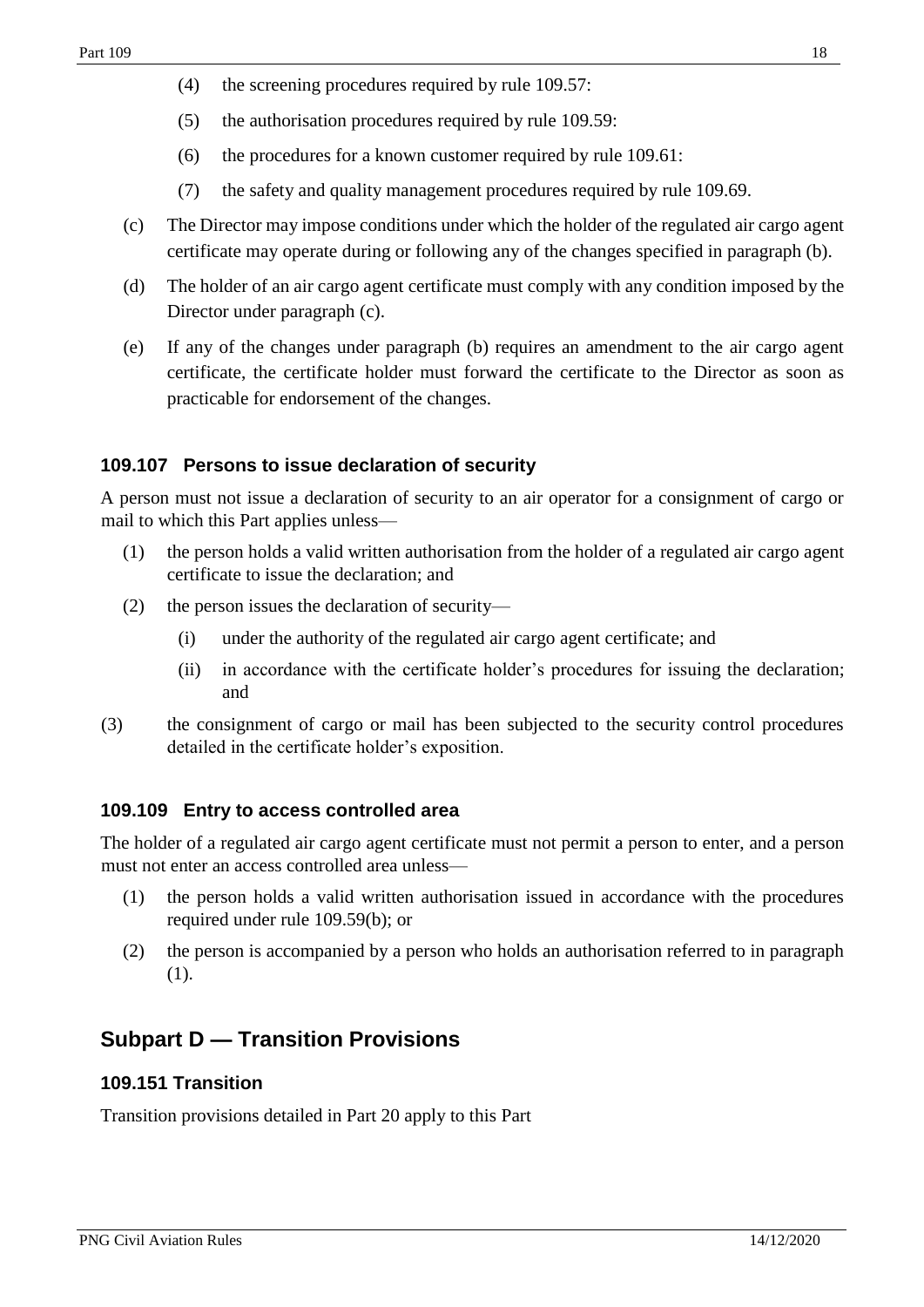# <span id="page-18-0"></span>**Appendix A — Declaration of Security**

### <span id="page-18-1"></span>**A.1 Declaration of security**

A declaration of security must either be in an electronic format or in writing to accompany the cargo or mail including transfer cargo or mail throughout the secure supply chain and must relate to a particular consignment of cargo or mail and include the following information:

- (1) the identity of the regulated air cargo agent under whose certificate the declaration is issued:
- (2) the destination of the consignment:
- (3) the identity of the air operator to whom the consignment is delivered:
- (4) the date that the consignment is delivered to the air operator:
- (5) a declaration that the consignment has been subjected to the security controls specified both in Part 109 and in the regulated air cargo agent's exposition and these have not detected any weapon, explosive, or other dangerous goods except for those listed under paragraph (8):
- (6) the identity of the person who is authorised to issue the declaration, by name and signature:
- (7) an acknowledgement that a false declaration is an offence:
- (8) a list of any weapon, explosive or other dangerous good contained within the consignment.

# <span id="page-18-2"></span>**Appendix B — Screening Standards**

#### <span id="page-18-3"></span>**B.1 Screening methods**

- (a) Cargo or mail including transfer cargo or mail that is screened or is required to be screened must be screened by use of 1 or more of the following methods:
	- (1) conventional x-ray equipment:
	- (2) advanced technology x-ray explosives detection system (ATEDS):
	- (3) explosive trace detection (ETD) systems:
	- (4) explosive detection dogs:
	- (5) computed tomography:
	- (6) physical inspection:
	- (7) any other screening technology or method acceptable to the Director.
- (b) Screening equipment must be situated in an access controlled area.

#### <span id="page-18-4"></span>**B.2 Periodic testing**

- (a) Every method of screening must be subject to periodic testing within each 28 day cycles using a test piece to ensure the ongoing integrity of the screening process.
- (b) A test piece must be—
	- (1) appropriate for the particular screening method being tested; and
	- (2) representative of an unauthorised article that the screening method is intended to detect; and
	- (3) acceptable to the Director.